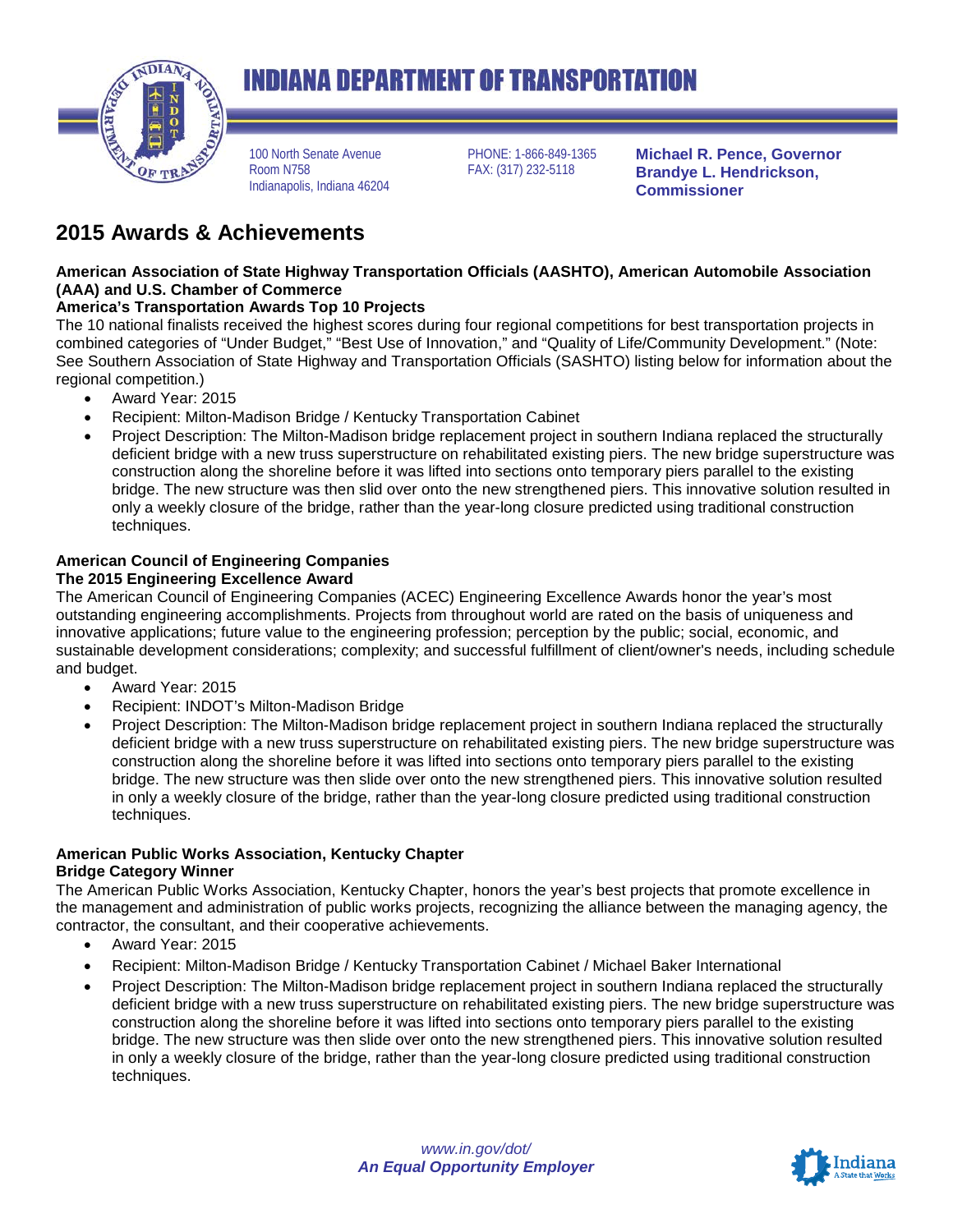### **American Society of Civil Engineers, Indiana Section Project of the Year**

The American Society of Civil Engineers represents more than 146,000 members of the civil engineering profession in 174 countries. Founded in 1852, ASCE is the nation's oldest engineering society. The Indiana section of the ASCE awarded this project as the most outstanding or unique project built in Indiana and completed during the current or past year.

- Award Year: 2015
- Recipient: INDOT's I-69 and State Road 1 Diverging Diamond Interchange
- Project Description: Indiana's first-ever Diverging Diamond Interchange (DDI) was built in 2014 at the junction of I-69 and State Road 1/Dupont Road in Fort Wayne. A DDI is a type of interchange in which the two directions of traffic on the non-freeway road cross to the opposite side at the two traffic signals upstream of a bridge grade separation. A DDI is unusual in that it requires traffic between the ramp junctions to briefly drive on the opposite side of the road from what is customary. DDIs are designed to be safer, more efficient and more cost effective than other interchange forms.

## **American Society of Civil Engineers, Indiana Section**

The American Society of Civil Engineers represents more than 146,000 members of the civil engineering profession in 174 countries. Founded in 1852, ASCE is the nation's oldest engineering society. The Indiana section of the ASCE awarded this project as the most outstanding or unique project built in Indiana and completed during the current or past year.

- Award Year: 2015
- Recipient: INDOT's I-65 and Worthsville Road Diverging Diamond Interchange
- Project Description: Indiana's first-new access Diverging Diamond Interchange opened in November 2015 at I-65 at Worthsville Road in Johnson County. Built at a cost of \$16.1 million, the new interchange will enhance economic growth, reduce congestion, and provide better east-west connectivity and traffic movement in Johnson County. The interchange also will ease congestion at the existing I-65 interchanges at Main Street and at Whiteland Road in Johnson County and reduce expected crashes on I-65 and nearby area surface streets. A DDI is a type of interchange in which the two directions of traffic on the non-freeway road cross to the opposite side at the two traffic signals upstream of a bridge grade separation.. DDIs are designed to be safer, more efficient and more cost-effective than other interchange forms.

# **Asphalt Pavement Alliance**

### **2014 Perpetual Pavement Awards**

The award is presented to state transportation departments and local agency road owners for well-performing asphalt pavements that are at least 35 years old with proven high-quality structural designs. To earn the award, the pavement must not have suffered a structural failure, and it should have an average interval between resurfacing of no less than 12 years. The road must demonstrate the characteristics expected from a long-life, Perpetual Pavement design; excellence in design; quality in construction; and value for taxpayers.

- Award Year: 2015
- Recipient: INDOT's U.S. 31 in Fulton and Miami counties
- Project Description: The 14-mile stretch of U.S. 31 in Miami and Fulton counties, from 0.5 miles south of State Road 16 in Miami County to Old U.S. 31 in Fulton County.

# **CG/LA**

# **Top 25 U.S. Projects**

CG/LA Infrastructure focuses on the creation of long-term value in the world's infrastructure markets. Infrastructure is the internal framework for a country, allowing its economy and its citizens to be productive and healthy. CG/LA provides public and private sector firms with services based on over two decades of working in various infrastructure sectors in the developed and developing world.

- Award Year: 2015
- Recipient: INDOT's Illiana Corridor Project
- Project Description: Previous studies have indicated possible benefits for an east-west transportation corridor extending from I-55 in Illinois to I-65 in Indiana. These include providing an alternate route for motorists traveling the I-90/94 corridor, relieving traffic on the I-80 Borman/Kingery Expressway and U.S. 30, serving as a bypass for trucks around the congested metropolitan highways, providing access to one of the largest "inland port" intermodal freight areas in the U.S. and the proposed South Suburban Airport, supporting economic development in this area, and the potential for substantial job creation. Will County, IL was one of the fastest-growing counties in the U.S. between 2000 and 2010, adding 175,000 residents and increasing demand for additional transportation options.